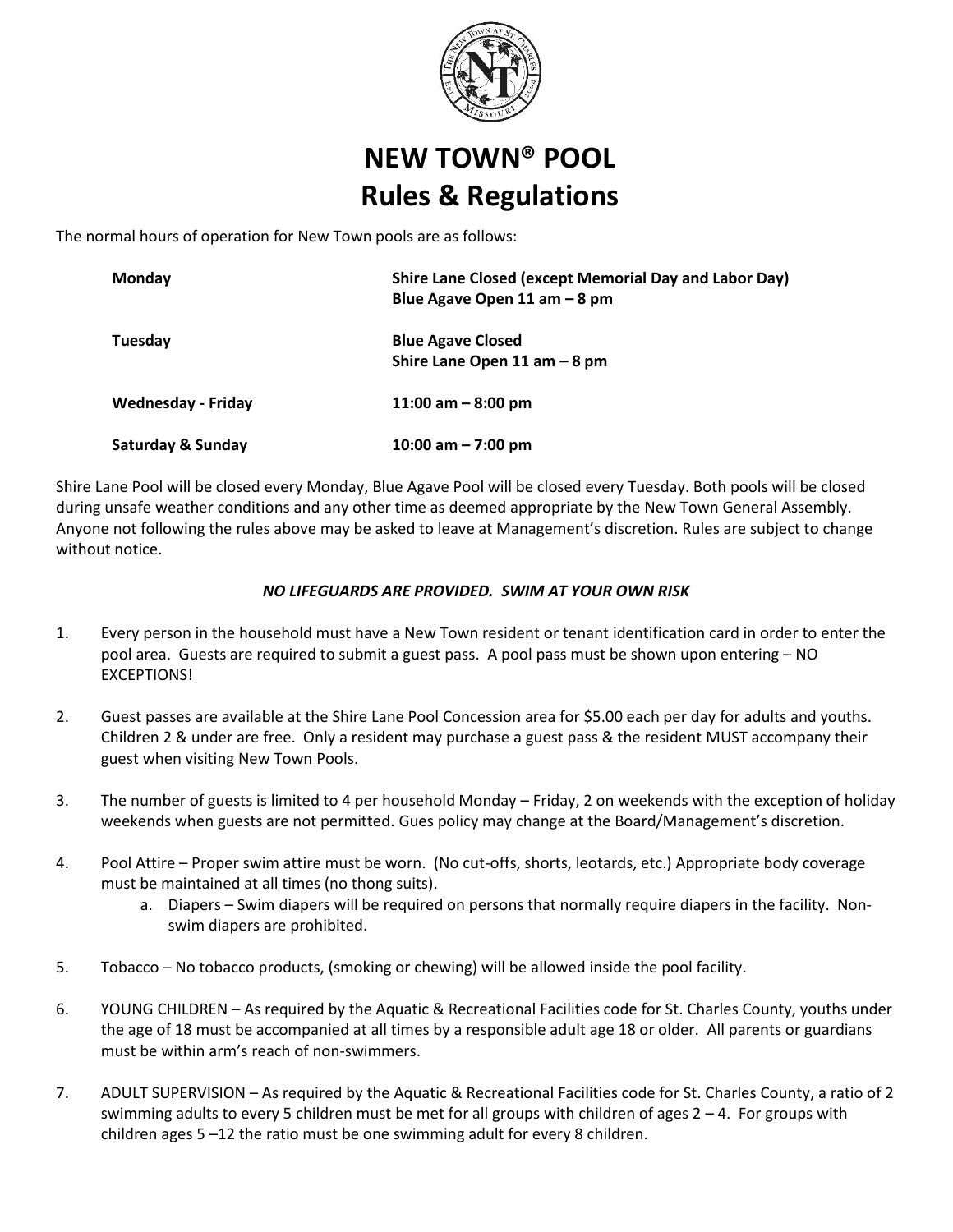- 8. Under the Influence Any person suspected of being under the influence of a controlled substance will not be allowed entry to the facility, or if inside the facility, they will be asked to leave.
- 9. Food and Drink A Concession Stand is available at Shire Lane Pool for residents' convenience, but residents may bring food & beverages to the pools with the following exceptions:
	- a. Coolers are not allowed in the pool facility.
	- b. No glass containers of any kind are permitted within the pool facility.
	- c. Alcoholic Beverages The possession or consumption of alcoholic beverages is not permitted inside the pool facility during normal operations.
- 10. Improper Behavior Running, rough play, roughhousing and obscene gestures or language are not allowed. Determination that these acts are occurring is left solely to the discretion of the pool staff.
- 11. No bikes, skateboards or scooters are permitted within the pool facility.
- 12. No diving allowed.
- 13. Contagious Conditions Swimmers with contagious conditions or open wounds will not be allowed admission.
- 14. Lost Items New Town, the General Assembly and pool staff are not responsible for lost or stolen articles. Lost and Found will be cleaned out each Wednesday.
- 15. Deck Furniture Deck furniture may not be placed in any pool or beach entry, and must remain in a position so as to allow free access to pools at all times. Deck furniture may not be moved off of paved areas.
- 16. Chewing Gum Chewing gum will not be allowed inside the facility at any time.
- 17. Lane Ropes Hanging on lane ropes will not be permitted.
- 18. Lanes in Competition Pool are for laps only.
- 19. Radios Only radios utilizing headphones will be allowed by residents.
- 20. Pool Toys Inflatable rafts and noodles will be allowed only in the shallow water area of the competitive pool when conditions permit. No nerf or other water absorbent balls will be allowed at any time. Flotation devices must be Coast Guard approved and labeled as such. All other water toys and inflatables are subject to approval by the pool manager. All children wearing "floaties" must be within arms' reach of a swimming adult, and will be restricted to the shallow water area of the competitive pool, and the family play pool.
- 21. Other Conditions Pool management reserves the right to modify these rules as situations dictate. Failure to follow directions from pool staff will result in removal from the facility.

## **LAZY RIVER RULES**

- 1. No Lifeguard On Duty Swim at Your Own Risk.
- 2. Entry to River No climbing or sitting on the wall in the lazy river. No jumping into lazy river from side of pool. Access to lazy river only by stairs, lift or transfer point.
- 3. Diving No diving anywhere in the river.
- 4. Direction Floaters must follow direction of current at all times.